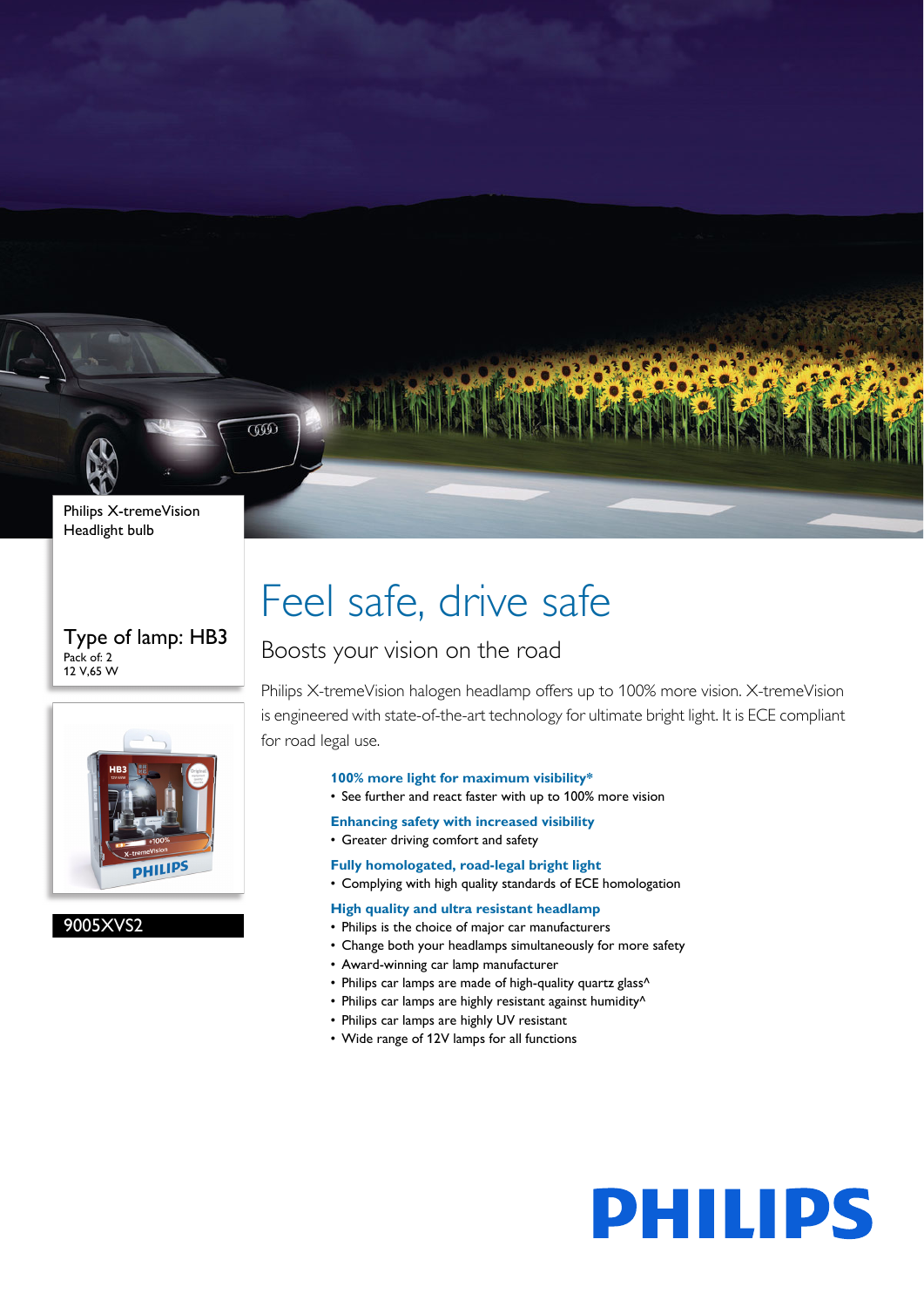# **Highlights**

#### **100% more vision on the road**

Based on the unique product design, XtremeVision is offering ultimate bright light on the road

#### **High quality and visibility**

X-tremeVision gives you faster reaction time thanks to an earlier recognition of obstacles and traffic signs. Light is a fundamental part of the driving experience and light is key in preventing accidents. This product actively prevents accidents by increasing overall visibility and road illumination.

#### **ECE homologation**

X-tremeVision is fully compliant to ECE for road-legal use.

#### **Designed for multiple usage**



Which 12V lamp for which function? Philips Automotive offers all car specific functions : high beam, Low beal, front fog , front indicator, side indicator, rear indicator, stop light, reversing light, rear fog light, license plate lights, rear position/parking light, interior lights

#### **Change by pairs**



Highly recommended to change them by pairs for symetric light performance

#### **Car manufacturers' choice**



For 100 years, Philips has been at the forefront of the automotive lighting industry, introducing technological innovations that have become standard on modern automobiles. Today, one in two cars in Europe and one in three worldwide is equipped with Philips lighting.

#### **Commended Car lamps**



Our lamps are often commended by automotive experts.

#### **High quality quartz glass**



UV-Quartz glass is stronger than hard glass and highly resistant to temperature extremes and vibrations, eliminating the risk of explosion. Philips quartz-glass lamps (filament 2 650º C and glass 800º C) are able to withstand severe thermal shock. With the capability to withhold increased pressure inside the lamp, UV-quartz glass is able to produce more powerful lighting. ^Application varies per bulb type.

#### **Resistance against humidity**



Only a burning bulb made of quartz glass (filament 2650°c, glass 800°c) can resist thermal shocks : such as, if a drop of cold water touches the hot bulb, which can happen when you drive through water with a broken headlight unit. ^Application varies per bulb type

#### **UV Resistant**



Philips special anti-UV coating technology protects the headlights against harmful ultraviolet radiation, making Philips UV-coated quartz glass ideal for all driving conditions and ensures their longevity at the same time.